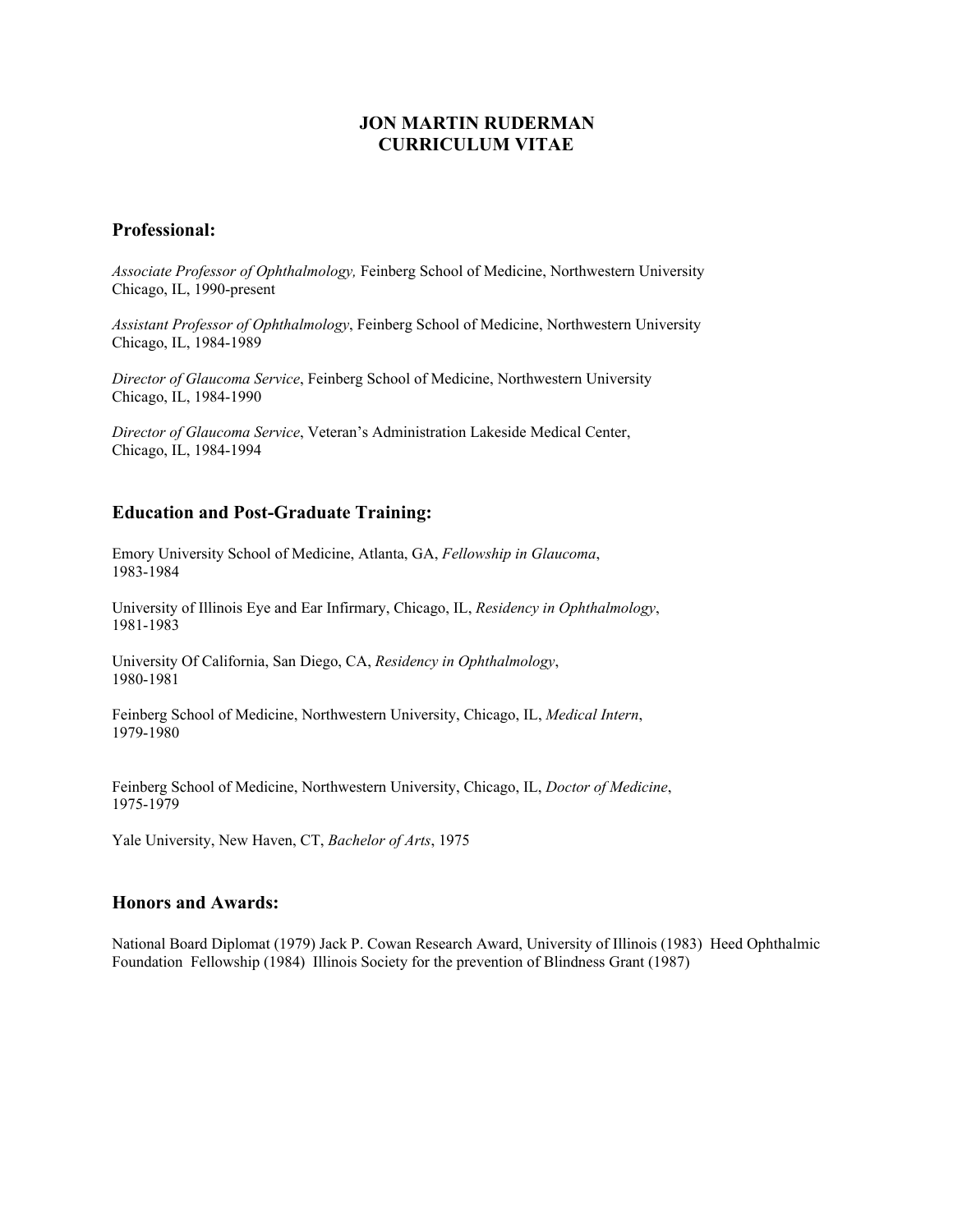## **Professional Activities:**

Chairman: *Midwest Glaucoma Symposium* (1986)

Director: Glaucoma Fellowship, Feinberg School of Medicine, Northwestern University (1986-1998)

Reviewer: American Academy of Ophthalmology, *Continuing Ophthalmic Video Education*, (1988)

Volunteer: American Academy of Ophthalmology, *Physicians Glaucoma Awareness Project*, (1993-1995)

Member: Northwestern Memorial Hospital, Department of Ophthalmology, *Quality Assurance Committee*

Board Member: *Chicago Ophthalmological Society*

Scientific Journal Reviewer: *American Journal of Ophthalmology, Archives of Ophthalmology, Ophthalmology, Journal of Cataract and Refractive Surgery, Ophthalmic Surgery/Lasers*

Member: *Glaucoma Screening*, Fourth Presbyterian Church and Northwestern Memorial Hospital

Chairman: American Academy of Ophthalmology, *Ophthalmology Education Trust Fund District* (1994-1995)

### **Teaching Administration:**

Fellowship Training, Glaucoma, Feinberg School of Medicine, Northwestern University, and University Eye Specialists (Program Director), Chicago, IL

Residency Training, Ophthalmology, Feinberg School of Medicine, Northwestern University, Chicago, IL

Preceptor for Medical Students (Physical Diagnosis), Feinberg School of Medicine, Northwestern University Chicago, IL

### **Publications:**

Ruderman, JM, Mitchell. PG, Kraff, M: Pupillary block following Nd: Yag laser capsulotomy. Ophthalmic Surg 1983; 14:418-419.

Weinreb, RN, Ruderman, JM, Juster, R, Zweig, K: Immediate intraocular pressure response to argon laser trabeculoplasty. American Journal of Ophthalmology 1983; 95:279-286

Weinreb, RN, Ruderman, JM, Juster, R, Wilensky, JT: Influence of the number of laser burns administered on the early result of argon laser trabeculoplasty. American Journal of Ophthalmology 1983; 95:287-292

Ruderman, JM, Weinreb, RN: Reply to Sullivan SC: Immediate intraocular pressure response to argon laser trabeculoplasty (correspondence). American Journal of Ophthalmology 1983; 96:122

Ruderman, JM, Zweig, KO, Wilensky, JT, Weinreb, RN: Effects of corticosteroid pretreatment on argon laser trabeculoplasty. American Journal of Ophthalmology 1983; 96:84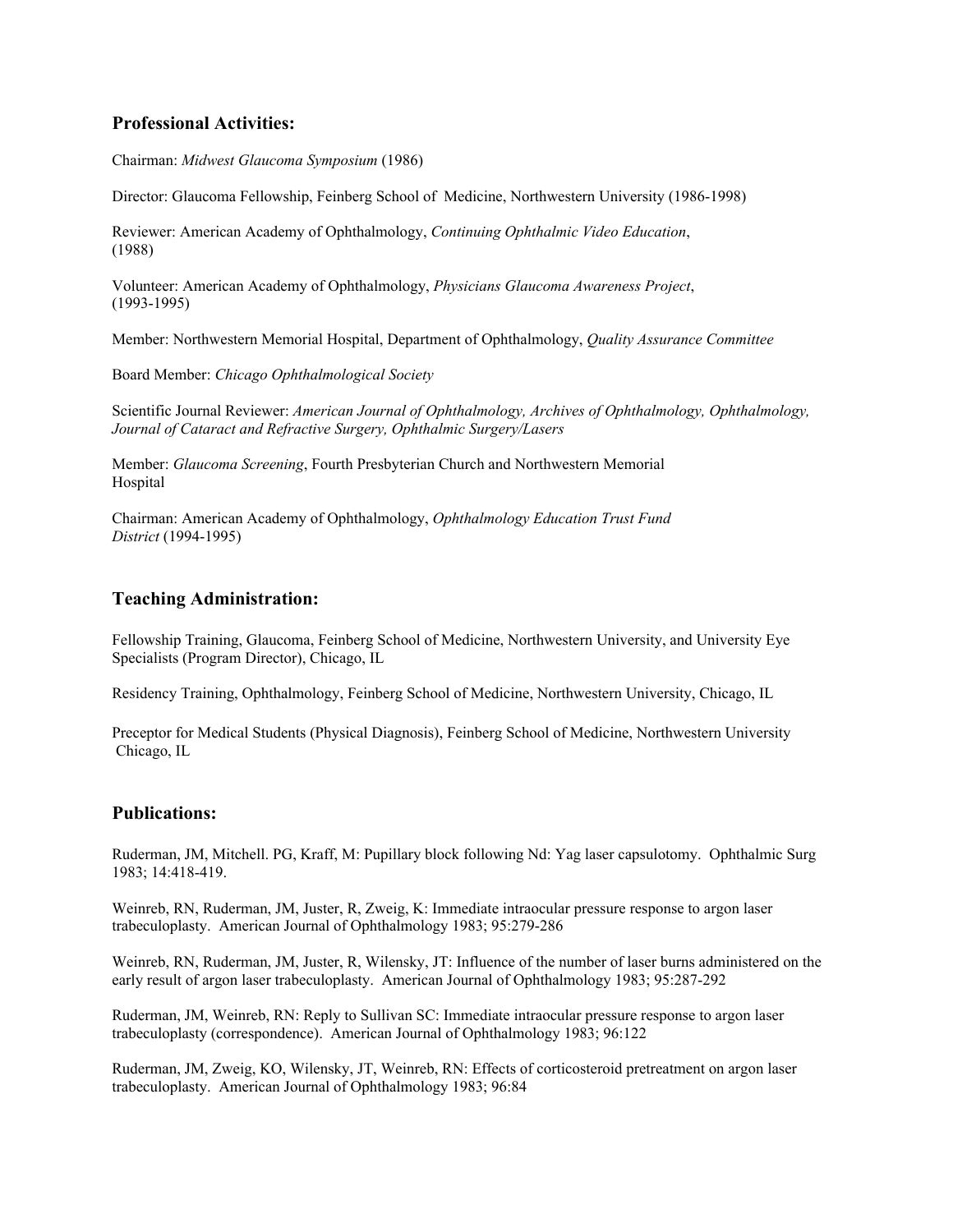Ruderman, JM, Weinreb, RN: Reply to March, WF, Gherezhiher, T: Effects of Corticosteroid pretreatment on argon laser trabeculoplasty (correspondence). American Journal of Ophthalmology 1983; 96:693

Ruderman, JM, Allen, RC: Use of Simmons Tamponade Shell for Leaking Filtration Blebs. Archives of Ophthalmology 1985; 103:1708-1710

Campbell, DG, Ruderman, JM, Vela, A, Boys-Smith, JW, Woods, JD, Aiken, DG: Chronic open-angle glaucoma: new findings and possible new treatments. IN Caldwell DR (ed): Symposium on the laser in ophthalmology and glaucoma update Trans New Orleans Academy of Ophthalmology, St. Louis. CV Mosby 1985; 24:181-185

Ruderman, JM , Harbin, TS, Campbell, DG: Postoperative suprachoroidal hemorrhage following filtration procedures. Archives of Ophthalmology, February 1986; 104:201-205

Lim, JI, Ruderman, JM: Comparison of the digital challenger tonometer to the Goldmann applanation tonometer. American Journal of Ophthalmology, August 1986; 102:154-158

Ruderman, JM, Smith, MF, Welch, DB, Shoch, DE: A randomized study of 5-fluorouracil and filtration surgery. TransAmerican Ophthalmological Society, vol LXXXV;1987

Ruderman, JM, Welch, DB, Smith MF, Shoch, DE: A prospective randomized study of 5-fluorouracil and filtration surgery. TransAmerican Ophthalmological Society, vol LXXXV; 1987.

Ruderman, JM, Welch, DB, Smith, MF, Shoch, DE: Reply to Furgerg, CD: A randomized study of 5-fluorouracil and filtration surgery (correspondence). American Journal of Ophthalmology, April 1988; 105:435

Rabowsky, JH, Ruderman, JM: Low dose 5-fluorouracil and glaucoma in filtration surgery. Ophthalmic Surgery 1989; 20:347-349

Ruderman, JM, Jampol, LM, Krueger, DM: visual loss due to subretinal hemorrhage and rupture of Bruch's membrane following ocular massage. American Journal of Ophthalmology, September 1989; 106: 757-758

Rosenberg, LF, Ruderman, JM, O'Grady, RB: Transscleral cyclophotocoagulation: Localization of ciliary process destruction. Invest Ophthalmol Vis Sci 1989; 30:353

Ruderman, JM, Krupin, T, and Rosenberg, LF: Update: Diagnostic concepts in open-angle glaucoma. Current Opinions in Ophthalmology 1991; 2:120-127

Holmwood, PC, Chase, RD, Krupin, T, Rosenberg, LF, Ruderman JM, Tallman, BA, Brodstein, DE, Chopra, H, Goldenfeld, M: Apraclonidine and argon laser trabeculoplasty. American Journal of Ophthalmology 1992; 114:19- 22

Holmwood PC, Chase, D, Krupin, T, Rosenberg, LF, Ruderman, JM, Talman, BA, Brodstein, DE, Chopra, H., Goldenfeld, M.: Reply to Ofner at al, "Aproclonidine and Laser Trabeculoplasty", American Journal of Ophthalmology, December 1992; 114:778-779

Members of the Krupin Eye Valve Filtering surgery Study Group: Northwestern University, Chicago, IL-Theodore Krupin MD, Lisa F. Rosenberg MD, Jon M. Ruderman MD; Geisinger Medical Center, Danville, PA-Marianne E. Feitl MD, Washington University, St. Louis, MO-Michael A. Kass MD, Allan E. Koker MD, Martin B. Wax MD; University of Nebraska, Omaha,NE-Carl B. Camras MD; New York Eye & Ear Infirmary, New York, NY-Jeffrey M. Liebmann MD, Robert Ritch MD; Mt. Sinai School of Medicine, New York, NY-Steven M. Podos MD, Janet B. Serle MD, Robert A. Schumer MD; University of Wisconsin, Madision, WI-Paul L. Kaufman MD, Todd Werkins MD: Krupin Eye Valve with Disk for Filtration Surgery

Ritch R (Section Ed), Kass M, Wilensky JT, Ruderman JM: Chronic Uveitis and Glaucoma, Journal of Glaucoma 1994; 3:84-91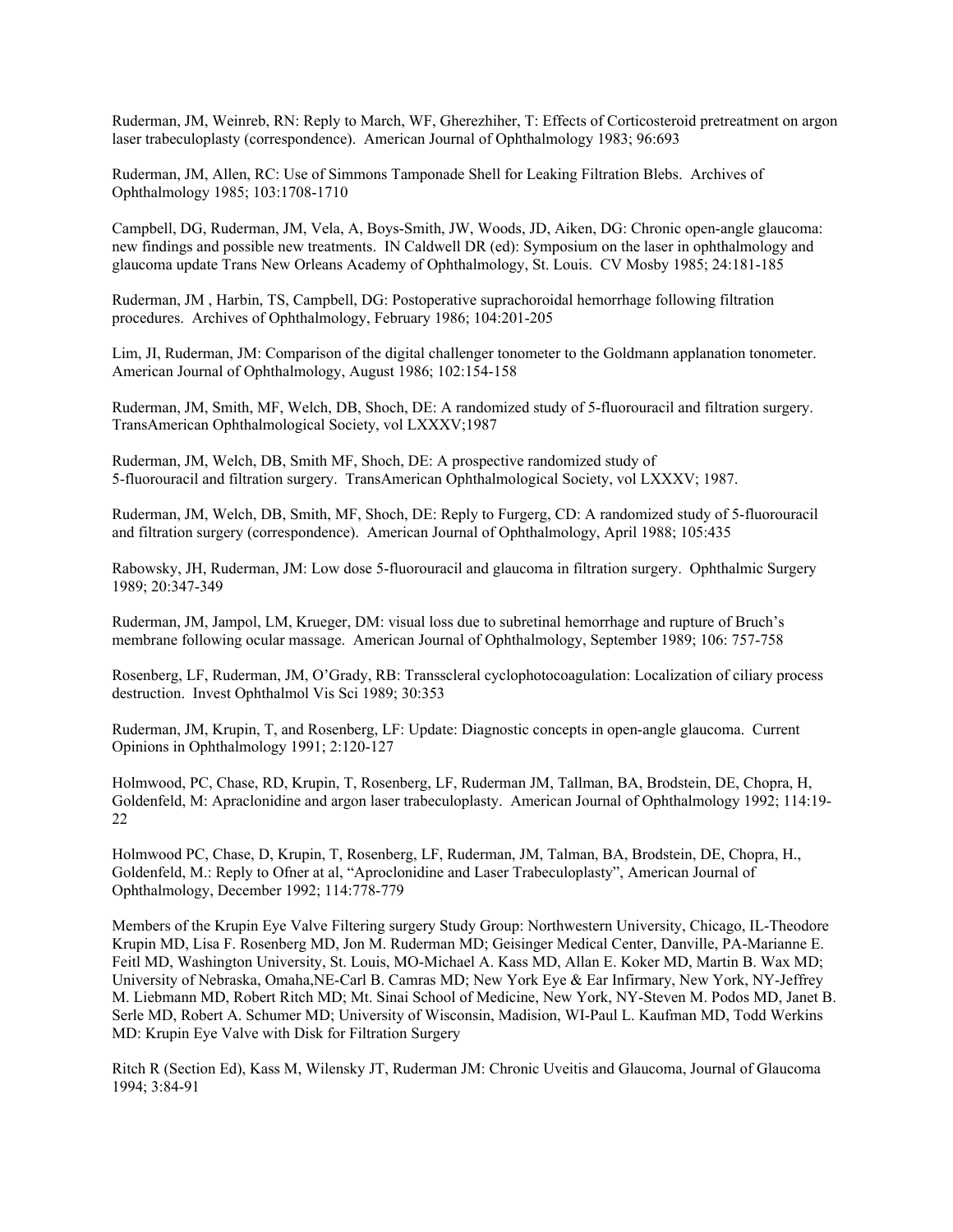Wong, PC, Ruderman, JM, Krupin, T, Goldenfeld, M, Rosenberg, LF, Shields, MB, Ritch R, Liebmann, JM, Gieser, DK: 5-fluorouracil after primary combined filtration surgery. American Journal of Ophthalmology 1994; 117:149-154

Goldenfeld M, Krupin, T., Ruderman, JM, Wong, PC, Rosenberg, LF, Ritch, R., Liebmann, JM, Gieser, DK: 5 fluorouracil in initial trabeculectomy: A prospective, randomized, multi-center study. Ophthalmology 1994; 101:1024-1029

Krupin, T., Rosenberg, LF, Sandridge AL, Bock, CH, Bermen A., Ruderman JM: Effects of Topical IC-Strophanthin on Aqueous Humor and Corneal Dynamics. Journal of Glaucoma 1995; 4:327-333

Rosenberg, LF, Krupin, T, Ruderman, JM, McDaniel DL, Siegfired C. Karalekas DP, Grewal RK, Gieser DK, Williams R: Apraclonidine and Anterior Segment Laser Surgery. Ophthalmology Vol 102 No. 9 September 1995

Ruderman, JM, Meyer, M: Combined Phacoemulsification and Trabeculectomy with Mitomycin-C. Journal of Cataract and Refractive surgery 1996; 22:467-473

Meyer, MA, Hernandez, RH III, Krupin, T. Rosenberg LF, Ruderman JM: Lens choice in complicated cataract extraction in glaucomatous eyes. Journal of Glaucoma 1997; 6:56-61

Rosenberg, LF, Krupin, T., Tang Li-Qi, Hong PH, Ruderman JM: Additivity of systemic acetazolamide and topical dorzolamide for reduction of intraocular pressure and aqueous humor production. Ophthalmology, in print.

Wyse T, Talluto DM, Krupin, T., Rosenberg, LF, Ruderman JM: Topical Prostaglandin for Glaucoma Therapy: A Review. Journal of Glaucoma, in print.

Wyse, T, Meyer M, Ruderman JM, Krupin T, Hernandez R, Rosenberg LF, Talluto D: Combined Trabeculectomy and phacoemulsification: One-site versus two-site approach. American Journal of Ophthalmology, in print

Talluto D, Wyse T, Ruderman JM, Meyer M, Krupin T, Rosenberg, LF: Intraocular pressure control following cataract extraction in eyes with functioning filtration blebs, submitted for publication. American Journal of Ophthalmology, July 1997

#### **Book Chapters:**

Ruderman JM: Don't Get Blown Away by the Windy City - A Guide for Incoming Northwestern Medical Students. Northwestern University, 1978

Ruderman JM: Ophthalmology, Cranium, Brain and Mind. IN Lane F (ed): Medical Litigation Guide. Chicago: Callaghan and Co., 1981

Ruderman JM, Krupin T, Feitl ME: Cataract and Glaucoma - To Filter or Not to Filter? Ophthalmic clinical Debates. Chicago. Year Book Medical Publishers, 1989

Krupin T., Rosenberg LF, Ruderman JM: Drainage Implants for Glaucoma Surgery. Kaufmann PL, Mittage TW (eds): Textbook of Ophthalmology: Glaucoma Vol 7, St. Louis, CV Mosby, 1994, pp9.2-9.75

Krupin T., Rosenberg LF, Ruderman JM: anterior Segment Surgery. Krupin, T, Kolker AE (eds): Atlas of complications in Ophthalmic Surgery. London, England, Mosby Year Book Europe, 1993

Krupin, T., Rosenberg LF, Ruderman JM: Ocular Complications Following Anterior Segment Surgery. Mosby Year Book, Philadelphia, PA 1993.

Krupin, T., Rosenberg LF, Ruderman JM: Drainage Implants for Glaucoma Surgery. Kaufman PL, Mittag TW